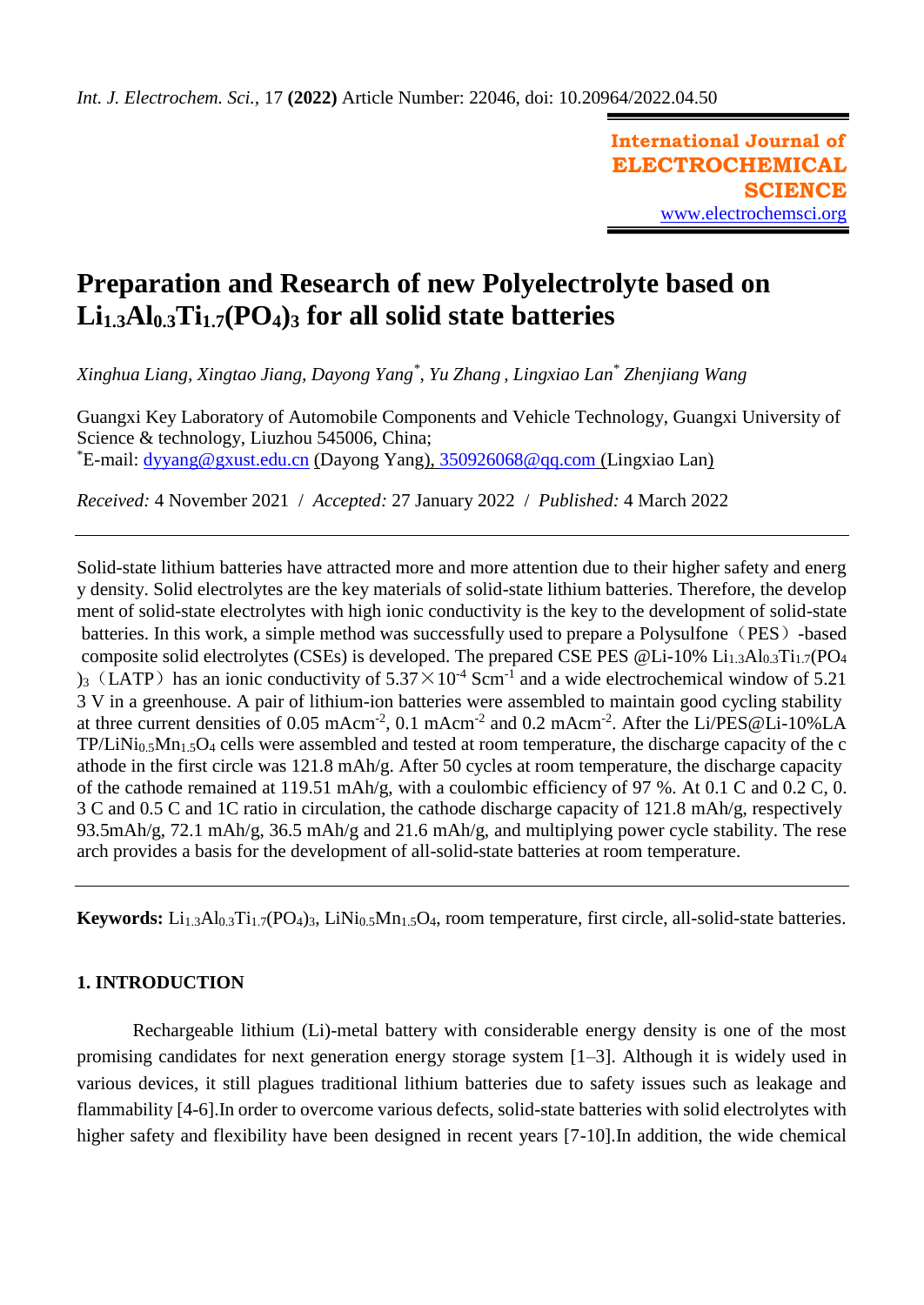window can not only match the excellent cathode materials, but also improve the total energy density of the battery [11-15].

All solid-state batteries are generally divided into three types: inorganic solid electrolyte, organic polymer solid electrolyte and inorganic-organic composite solid electrolyte [16-19].Inorganic solid electrolytes mainly include  $Li<sub>7</sub>La<sub>3</sub>Zr<sub>2</sub>O<sub>12</sub>$  (LLZO), LATP, LAGP and various derivatives. The ionic conductivity of superionic conductors such as LATP, solid electrolyte with NASICON structure, is high and can reach more than 10−4 S/cm [20-23].The ionic conductivity of sulfide electrolytes (such as Li<sub>10</sub>GeP<sub>2</sub>S<sub>12</sub>) can even reach 10<sup>-2</sup> S/cm [24,25], which can be comparable to the conductivity of liquid electrolytes, but sulfides are unstable in the air, and will produce toxic gas H2S after absorbing water [26].Although the garnet type electrolyte LLZO is stable to lithium metal [27], it is also unstable to air [28-30], resulting in other products that affect its ionic conductivity and interface impedance with the electrode.The bulk ionic conductivity and total ionic conductivity of the NASICON electrolyte LATP can reach  $10^{-3}$  S/cm,  $7\times10^{-4}$  S/cm [31-33], which can meet the requirements of all-solid-state battery for ionic conductivity. Moreover, it is stable to air and water [34,35], and can be used for large-scale preparation of materials in air atmosphere, and battery assembly, which reduces processing difficulty and production costs.However, large interface impedance and side reactions make them difficult to directly apply. In CSEs, PVDF, PEO, PVC and so on are widely used. However, generally, the ionic conductivity of CSEs at room temperature  $(< 10^{-5}$  S/cm) and cation migration number are low, and some CSEs have poor oxidation resistance [36-38]. A single polymer is usually at room temperature.It exhibits low conductivity and poor electrochemical performance, so it is difficult to match with other substances.So far, people have focused on adding buffer layer on the surface of solid electrolyte, polymerization of various polymers and design of multilayer CSE. Although these methods can effectively improve the cycling performance of solid electrolyte, the preparation process is complex and the cost is high, which is still a certain gap compared with large-scale use.

In contrast, the combination of inorganic and organic in a solid electrolyte not only improves the conductivity, but also greatly improves the mechanical properties. We use the new polymer PES as the substrate, which has excellent mechanical properties and thermoplastic. And has excellent electrical properties, insulation stability at 200 ℃.

In this work, PES polymer was used as the substrate to form a blend CSE with disordered lithium salt LiBF<sup>4</sup> and inorganic solid electrolyte LATP. The optimum ratio of LATP was determined and the CSE PES@Li-10 % LATP was found to have good properties. Electrochemical tests showed that there was no short circuit after 300 cycles of lithium stripping experiment at room temperature, and it showed good cycling stability. By assembling into LiNi0.5Mn1.5O4/PES@Li-10%LATP/Li, after 50 cycles, it still maintains a coulombic efficiency of 97 %.The prepared CSE PES@Li-10%LATP provides a strong basis for the development of all solid-state points at room temperature.

## **2. EXPERIMENTAL SECTION**

## *2.1. Preparation of LATP powder*

In the solid-phase method, lithium carbonate  $(Li<sub>2</sub>CO<sub>3</sub>)$ , aluminum oxide  $(A1<sub>2</sub>O<sub>3</sub>)$ , titanium dioxide (TiO<sub>2</sub>) and ammonium dihydrogen phosphate (NH<sub>3</sub>H<sub>2</sub>PO<sub>4</sub>) zinc oxide (ZnO) were used as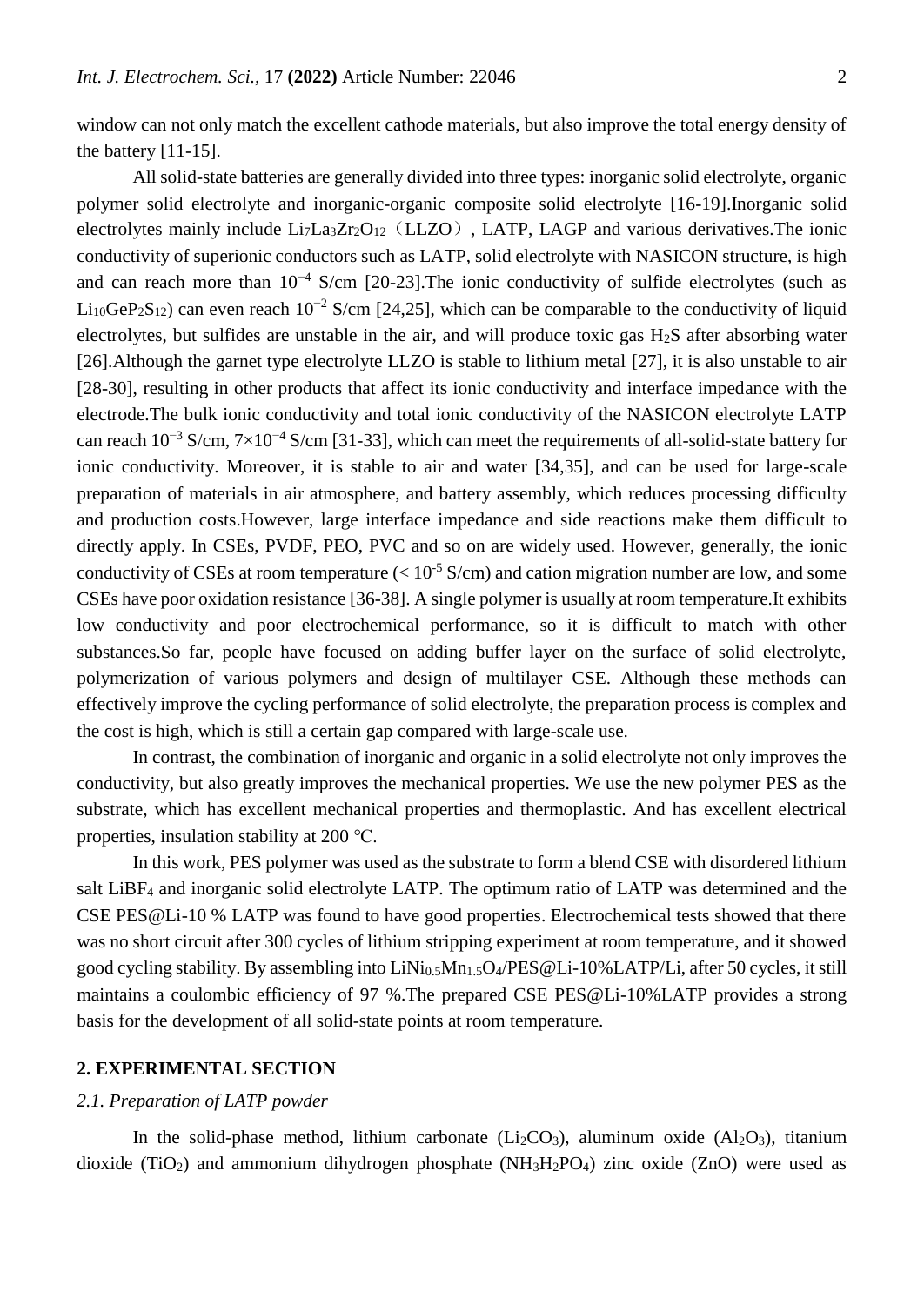predispositions and weighed according to the stoichiometric ratio of  $Li_{1,3}Al_{0,3}Ti_{1,7}(PO_4)$ <sub>3</sub>. The mixture was evenly mixed and the ball mill was milled for 8h with ethanol as dispersant and the speed of the mill was 280 r/min.After ball milling, the powder was dried in a drying oven at 80℃ for 10h. After ethanol volatilization, the powder was ground for 1h and sieved with 160 mesh fine powder sieve. The powder was annealed and calcined at 950 ℃ for 4h in an atmosphere furnace to obtain white LATP precursor powder.

## *2.2. Preparation of PES@Li-10*%*LATPcomposite electrolytes*

Preparation of solid electrolyte membrane PES@Li-10%LATP. First, add 20 mL N,N-Dimethylformamide (DMF) solution to a 100 mL beaker and stir with electric at 60 °C. Add 4g PES until the solution becomes a sol solution, continue to add LiBF<sub>4</sub> (PES: LiBF<sub>4</sub> = 8:1) until the mixture is stirred without bubbles, then add 0.4 g LATP and stir for 12 h.Then pour it into a teflon container and dry it at 60 ℃ for 12h in a blowing drying oven. Then cut it to 16mm and put it in a glove box for later use. Marked as PES@Li-10 %LATP. At the same time, the content of solid electrolyte LATP was changed, adding 5 % and 15 %LATP. Marked as PES@Li-5%LATP and PES@Li-15%LATP. Compare as a control. In Table 1, the abbreviations PVDF, PMMA, PEO used are poly(1,1-difluoroethylene), poly(1,1-difluoroethylene) and Poly(ethylene oxide), respectively, compared with the polymers in the reference.

## *2.3. Preparation of solid-state LiNi0.5Mn1.5O4/PES@Li-10*%*LATP/Li cell*

The CR 2032 button battery is assembled in an argon filled glove box using the above composite SSE. Cathode active material were prepared by mixing 80 wt% commercial  $LiNi<sub>0.5</sub>Mn<sub>1.5</sub>O<sub>4</sub>$  (Aales Shanghai Co, LTD.), 10 wt% conductive carbon black and 10 wt% PVDF dissolved in NMP solvent. After complete mixing, the cathode active material slurry is evenly cast onto the aluminum foil. Then the aluminum foil was dried under a vacuum at 110 ℃ and then cut into a circular electrode with a diameter of 12mm. The battery is assembled by a positive shell, a positive plate, an electrolyte, a lithium, a steel plate, a shrapnel and a negative shell. In addition, a small amount of electrolyte is added on both sides of the CSE to improve the interface. The electrochemical performance of all assembled cells in the 2032 battery test system is characterized by a voltage range of 3.5-5 V.

#### *2.4. Physical characterizations*

By using the phase structure of X-ray diffraction (XRD), test data were collected at 10-90°. The surface and structure of inorganic solid electrolyte LATP were observed by field emission scanning electron microscopy (SEM, JSM-7001F,Japan).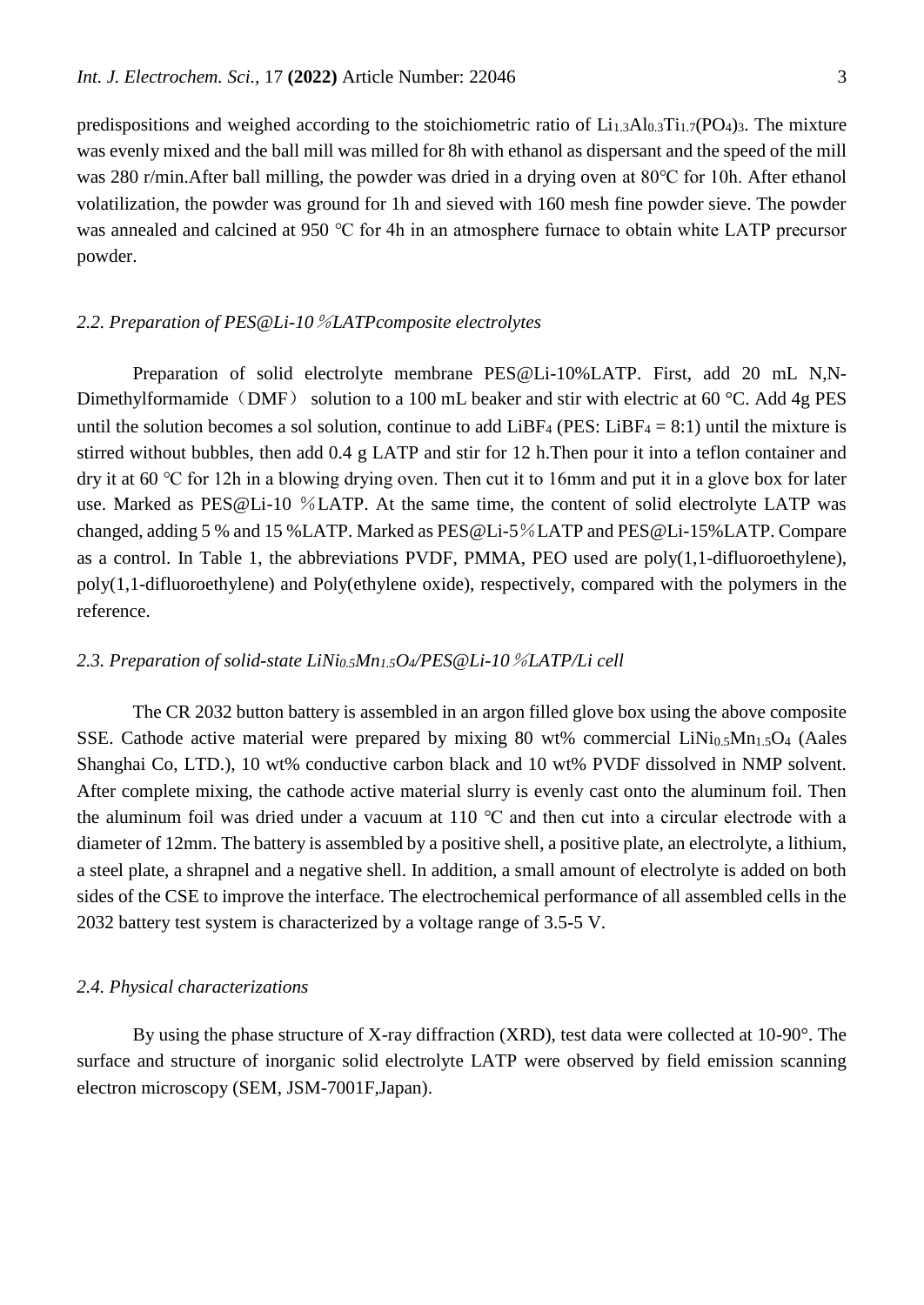#### *2.5. Electrochemical measurements*

Lithium ion transfer number  $(t_{Li}^+)$  is an important parameter for evaluating the performance of composite electrolytes. A higher  $t_{Li}$ <sup>+</sup> value indicates that more lithium ions are involved in the electrochemical cycle. Typically, the test is performed by timing on a lithium symmetric cell (e.g. Li/PPLL/Li) at a voltage of  $1mV$  for 4000 s, and the  $t_{Li}$ <sup>+</sup> value is calculated by the following equation.Combined with the measurement method of CV and constant voltage DC polarization, calculated by the publicity.

$$
t_{Li^+} = \frac{I_s(\Delta V - I_0 R_0)}{I_0(\Delta V - I_s R_s)}
$$

The lithium ion migration number of electrolyte at the test temperature can be obtained.  $t_{Li^+}$  represents the number of lithium ion migration of the electrolyte, $I_0$  and  $I_s$  are current values after dc polarization initiation and stabilization respectively,  $R_0$  and  $R_s$  are impedance values before and after DC polarization respectively,  $\Delta V$  is the voltage value acting on both ends of the battery.

Ionic conductivity test, cell assembly with steel sheet (SS) as a symmetrical cell, together with electrochemical impedance test, calculate ionic conductivity.

$$
\sigma = \frac{L}{(R \times S)}
$$

The ionic conductivity of the electrolyte at the test temperature can be obtained. Among them,  $\sigma$ represents the ionic conductivity,  $L$  is the thickness of the electrolyte,  $S$  represents the contact area between the electrolyte and the test electrode (SS), and R denotes the bulk impedance value of the battery electrolyte measured by EIS.

The electrochemical window test was carried out by linear sweep voltammetry (LSV) to obtain the electrochemical stability window of electrolyte membrane. Lithium sheet was used as counter electrode and reference electrode, stainless steel sheet was used as working electrode (SS), and electrolyte membrane was in the middle (Li/PIL/SS). The test range was 0 V-6 V, and the sweep speed was  $0.5 \text{ mVs}^{-1}$ .

Li/PES@Li-10%LATP/Li battery was assembled to conduct lithium stripping experiment. At the same time, LiNi<sub>0.5</sub>Mn<sub>1.5</sub>O<sub>4</sub>/PES@Li-10%LATP/Li battery was assembled to test CV and cycle rate.

#### **3. RESULTS AND DISCUSSION**

Firstly, the prepared LATP particles were characterized. Figure 1a shows that the crystal structure of the prepared LATP is obvious and the particle size ranges from 1 μm to 5 μm.This is consistent with the LATP morphology previously reported. The particle distribution of the sample is relatively uniform, the morphology is complete, the degree of agglomeration is low, and the boundary is clear. The ball milling process makes the sample structure more compact, good dispersion, smooth sample surface, and high density. Figure 1b shows the prepared polymer the topography of the CSE, which is laid flat on the PTFE board, shows that the CSE has high film-forming properties, and the prepared CSE is tested. We test XRD between different polymers. In Figure 1c, we see the XRD of the two polymers, PES and PES@Li. With the addition of lithium salt, we can see that at 24.3°, a LiOH peak is obtained, which indicates that our prepared film When tested in air, Li<sup>+</sup> in the polymer reacts with air to form LiOH,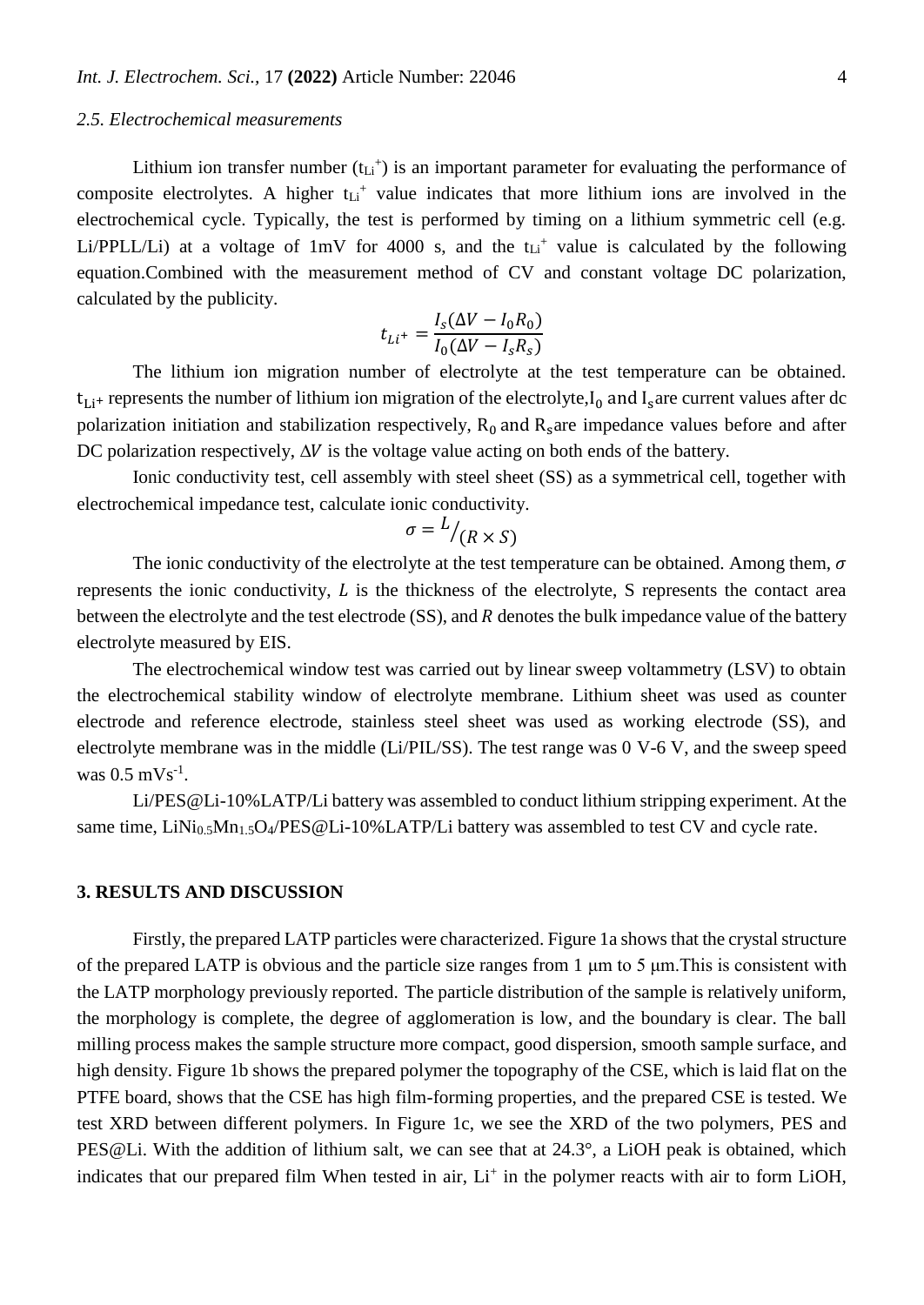which shows that the LiBF<sub>4</sub> we use can dissolve lithium salts well, and generate free  $Li<sup>+</sup>$  and anion groups in the polymer, which can be very good. Transport Li<sup>+</sup>. Then we tested the XRD of polymer electrolyte membranes with different contents of LATP (Figure 1d), we can clearly see that when PES@Li was added with LATP, the peak intensity did not increase significantly, indicating that LATP was only mixed into the polymer PES , did not participate in the reaction.

In order to prove the idea that the solid electrolyte LATP can improve the conductivity of the CSE membrane, we further studied the ionic conductivity and electrochemical properties of the PES membrane with different contents. Figure 1e shows the ionic conductivity-temperature curves of CSE membranes with different LATP contents. It can be seen from the curves that the ionic conductivity does increase significantly with the addition of LATP. By comparing the conductivity of LATP electrolyte with different contents, it was found that at the test temperature, the ionic conductivity of the sample with the optimal LATP content of 10wt%.PES@Li-10%LATP reached  $5.37 \times 10^{-4}$  Scm<sup>-1</sup> at 30 °C and 3.76 $\times$ 10<sup>-3</sup> Scm<sup>-1</sup> at 70 °C, while that of the pure PES electrolyte membrane reached 5.37 $\times$ 10<sup>-4</sup> Scm<sup>-1</sup> at 70 °C, PES only reaches  $6.87 \times 10^{-6}$ Scm<sup>-1</sup> at 30 °C. The amorphous region is formed due to acid-base interaction after the addition of lithium salt. When the filler reaches 10% of the mass fraction, the lithium ion just forms a suitable enrichment area, providing continuous channels for the shuttle of lithium ions in CSE.



**Figure 1.**a) SEM image of the fabricated test LATP powder phosphate precursor.b) Topography of CSE. c,d) XRD patterns of different polymer. e) Conductivity of CSE at different temperatures. f) PES@Li-10%LATP impedance diagram at different temperatures.

However, due to the effective mass theory (EMT), the extra inactive filler will hinder the shuttle of lithium ions [39,40]. So our Nyquist curve is shown in the Figure as shown in Figure 1e. Next, in order to visually express the effect of temperature on conductivity, we have made the interface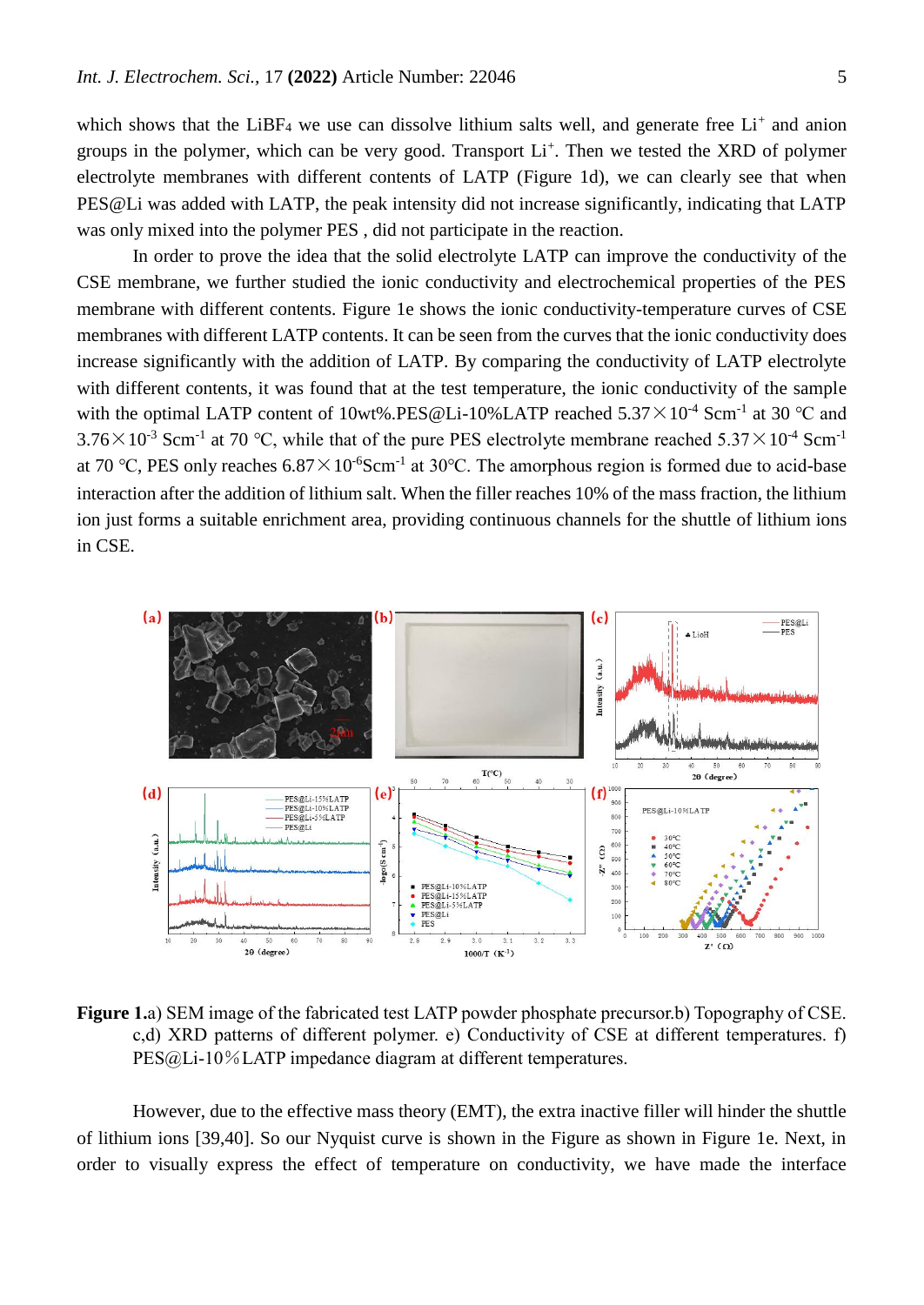impedance at different temperatures as shown in Figure 1f. We can observe CSE membrane PES@Li-10%LATP interface impedance under different temperatures, as the temperature continues to increase, the activity of the polymer segment intensifies, and the molecular motion is violent, resulting in a decrease in impedance, so it shows that the conductivity increases with the increase of temperature.

The number of lithium ion migration is an important indicator to measure the performance of CSE.The number of lithium ion migration of PES@Li-10%LATP was calculated by timing current method in Figure 2a combined with CV impedance spectroscopy. Figure 2b at the initial stage of polarization, the motion of Li<sup>+</sup> and BF<sub>4</sub><sup>-</sup> contributed current, and only lithium ions shuttled through the CSE after polarization, and the current gradually stabilizes. In the CSE, according to the calculation formula, we get the ion migration number of PES@Li-10%LATP is 0.47. We believe that the high migration number of PES@Li-10%LATP can be attributed to the anion binding effect of LATP on CSE.



**Figure 2.**a, b) Chronoamperometry profiles and AC impedance spectra (before and after polarization) of PES@Li-10%LATP. c) PES@Li-10%LATP linear voltammetry test.

In this experiment, we used the cathode material  $LiNi<sub>0.5</sub>Mn<sub>1.5</sub>O<sub>4</sub>(4.7 V)$  with a high voltage window. In order to verify whether the prepared PES@Li-10%LATP is suitable for the cathode material, linear sweep voltammetry test (LSV) was carried out, as shown in Figure 2c, and it was concluded that the prepared PES@Li-10%LATP has 5.213 V high voltage window. We believe that in the inorganic solid electrolyte LATP wide electrochemical port and polymer PES can effectively combine to form a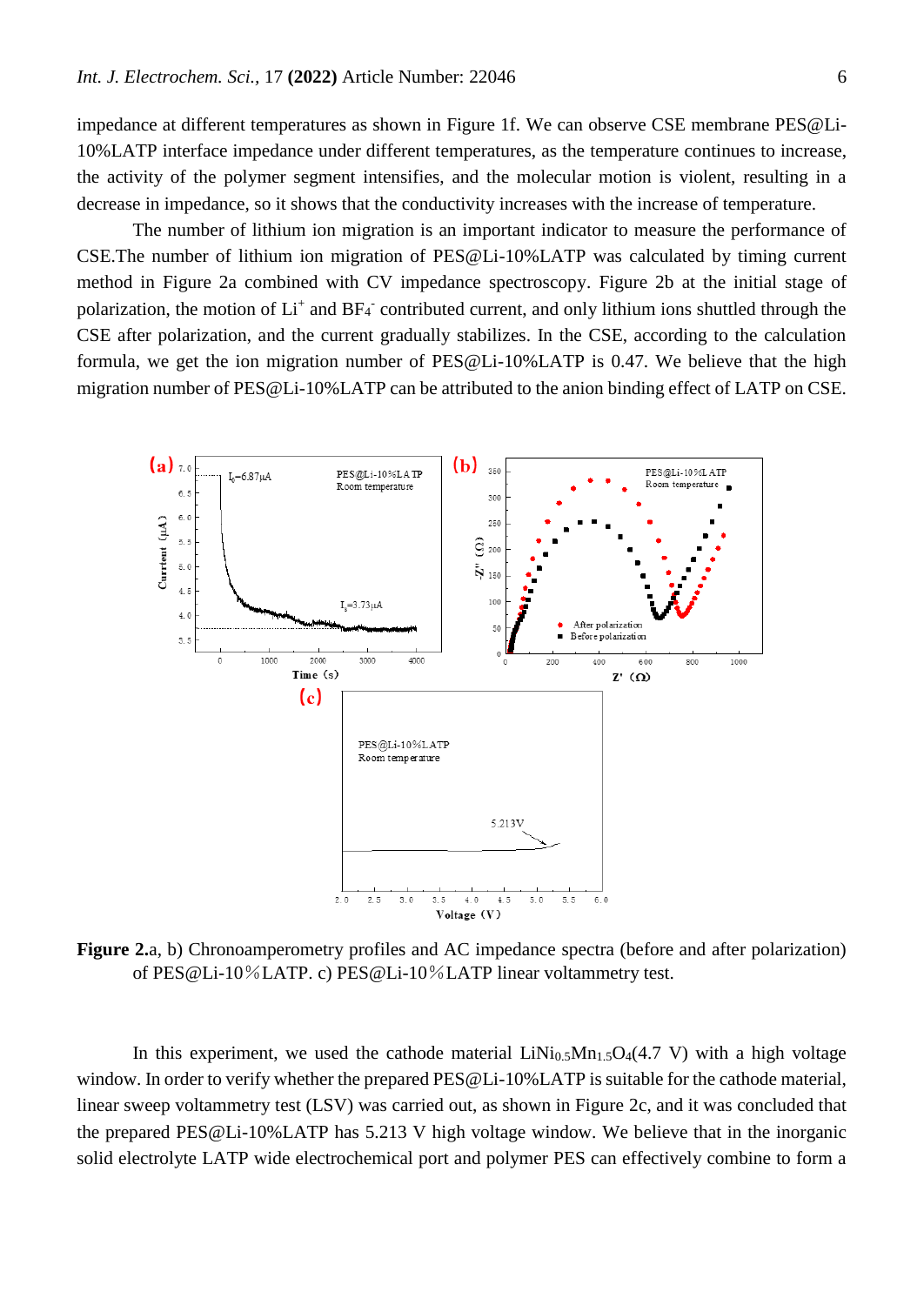high voltage CSE membrane with organic and inorganic combination. Compared with traditional PEObased and PVDF-based CSEs, the electrochemical window is significantly improved [41,42].

In order to facilitate the understanding of the performance of CSES prepared by different polymers, we made Table 1 to understand their performance. From the table, we can see that the performance of PEO and PMMA polymer electrolytes is poor at room temperature, and the composite performance of PVDF and PVDF materials is greatly improved at room temperature. These are due to the different performance of different polymers at room temperature. The electrochemical window of the experimentally prepared PES@Li-10%LATP is 5.213 V, which is significantly higher than that of PEO@10% LATP-LiPF<sub>6</sub> and PVDF@LATP-LiTFSI, and the conductivity and  $t_{Li}$ <sup>+</sup> are also significantly improved. This is attributable to the excellent room temperature performance of PES material, which is compatible with LiBF<sup>4</sup> and LATP materials, showing excellent performance [5-10].

| <b>Composite solid</b>    | $\sigma/S \cdot \text{cm}^{-1}$ | $\mathbf{t}$ Li <sup>+</sup> | Electrochemical |
|---------------------------|---------------------------------|------------------------------|-----------------|
| electrolytes              |                                 |                              | window/V        |
| PVDF@10PEO-5LATP-         | $5.42 \times 10^{-4}$           | 0.72                         | 5.27            |
| 5LiPF <sub>6</sub> (PPLL) |                                 |                              |                 |
| PEO@10%LATP-LiPF6         | $7.39x10^{-5}$                  | 0.39                         | 5.09            |
| PVDF@LATP-LiTFSI          | $3.64 \times 10^{-4}$           | 0.42                         | 4.9             |
| PMMA@LATP-LiCl4           | $6.94 \times 10^{-5}$           | 0.37                         | 5.12            |

**Table 1.** Performance comparison between different LATP polymers

The constant current method was used to test the deposition/extraction curve of lithium ions in a symmetrical lithium metal battery (Li/PES@Li-10%LATP/Li), and the stability of the interface between the lithium anode and the solid electrolyte was studied. As shown in Figure 3a, the surface topography of CSE after 300 h cycling is smooth and smooth, indicating that there is a good contact between electrolyte and lithium metal with strong interface stability. Figure 3b the CV impedance spectrum before and after 300 h is also proved that the lithium metal and polymer, have a good contact between impedance to reduce the total impedance and the interface specification, lithium polymer membrane in the reaction and the cathode, completely LATP and PES form between polymer and Li metal completely polymerization with the increase of reaction time. At the same time, a certain stability LATP can have effectively prevent short circuit problems caused by lithium dendrite. The formed polymer system can maintain a high cycle stability and provide support during long-term cycling. Figure 3c and 3d show the curves of 100 and 200 cycles. The curves are stable without curve disorder, indicating that the CSE has good compatibility with Li metal. The 300 h deposition/exhumation curve in Figure 3e shows that CSE has strong cyclic stability and provides effective theoretical support for long cycles.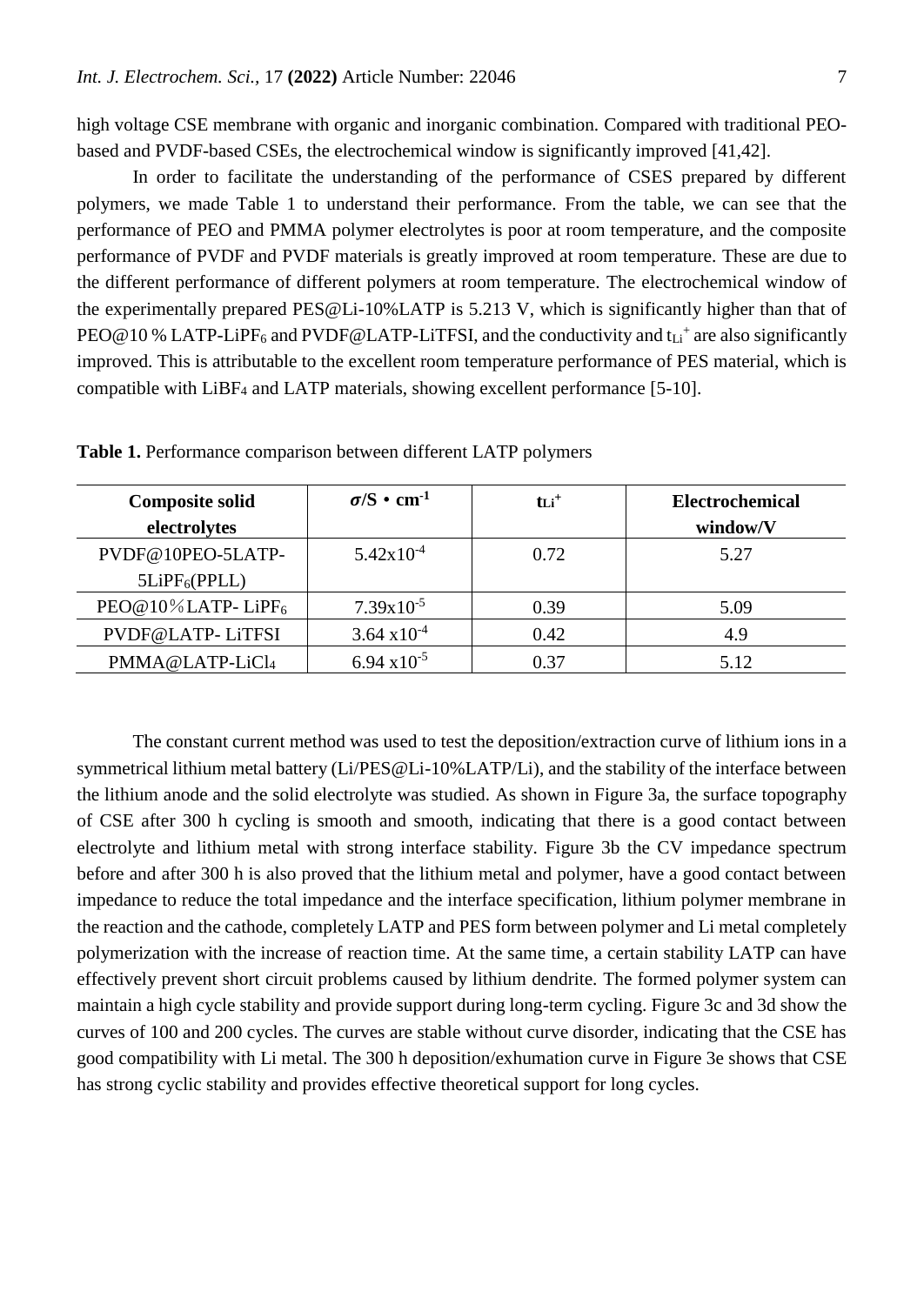

**Figure 3.** a)PES@Li-10%LATP on the surface after the GCD experiment.b) Impedance diagram of PES@Li-10%LATP after GCD experiment. c, d and e) GCD cycling of the PES@Li-10%LATP at different current density.

In order to test the electrochemical stability of the electrolyte, we assembled a LiNi<sub>0.5</sub>Mn<sub>1.5</sub>O<sub>4</sub>/PES@Li-10%LATP/Li battery and performed a performance test at room temperature. The triple CV cycle at 0.2 mV as shown in Figure 4a shows that the stability of the cycle increases with the increase of the number of cycles. There is little difference in each cycle, indicating that the CSE has a certain cyclic stability in the voltage range of 3.5 V-5 V. Figure 4b shows the first cycle curve at 0.1 C, 0.2 C, 0.3 C and 0.5 C, which is higher than the value reported in previous literature [43]. Figure 4c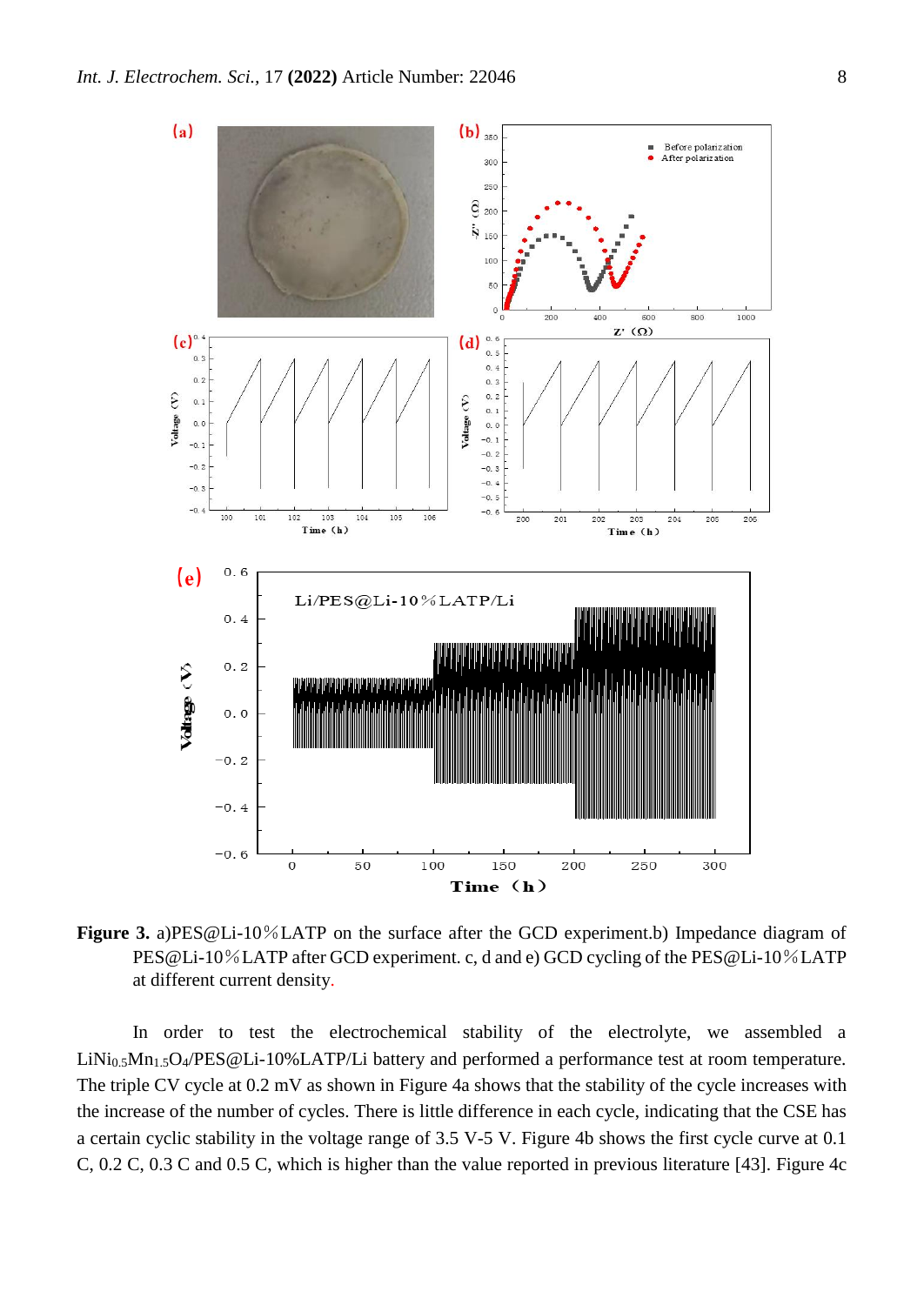shows the five cycle diagrams at different magnifications.It can be seen that the CSE membrane has good cycling stability at different multiplication rates. The discharge specific capacity after 50 cycles has little difference, which is exactly corresponding to Figure 4d. shows that the coulombic efficiency of the battery is 97 % after 50 cycles at 0.1 C at room temperature, which is significantly higher than that of other all-solid-state batteries at room temperature [44].



**Figure 4.** a) CV test of PES@Li-10%LATP battery. b, c) PES@Li-10%LATP battery rate test. d) 100 cycles of PES@Li-10%LATP battery.

## **4. CONCLUSION**

In this work, PES polymer was used as the substrate, and disordered lithium was added to form a copolymer substrate with solid electrolyte LATP. The composite CSE (PES@Li-10%LATP) obtained at room temperature has high ionic conductivity, migration number and wide electrochemical window. The main reason for PES@Li-10%LATP electrolyte is that the PES substrate is very suitable for circulation, and it is relatively stable at room temperature. Amorphous zone is formed after adding disordered lithium salt. At the same time, the addition of LATP has stabilized the stability of CSE. It also provides a channel for continuous transmission of lithium ions. The coulomb efficiency of the prepared LiNi0.5Mn1.5O4/PES@Li-10%LATP/Li cell is 97 % after 50 cycles, and the multiplier performance is good. These results indicate that PES@Li-10%LATP solid electrolyte membranes have a certain potential value in the development of all solid state batteries.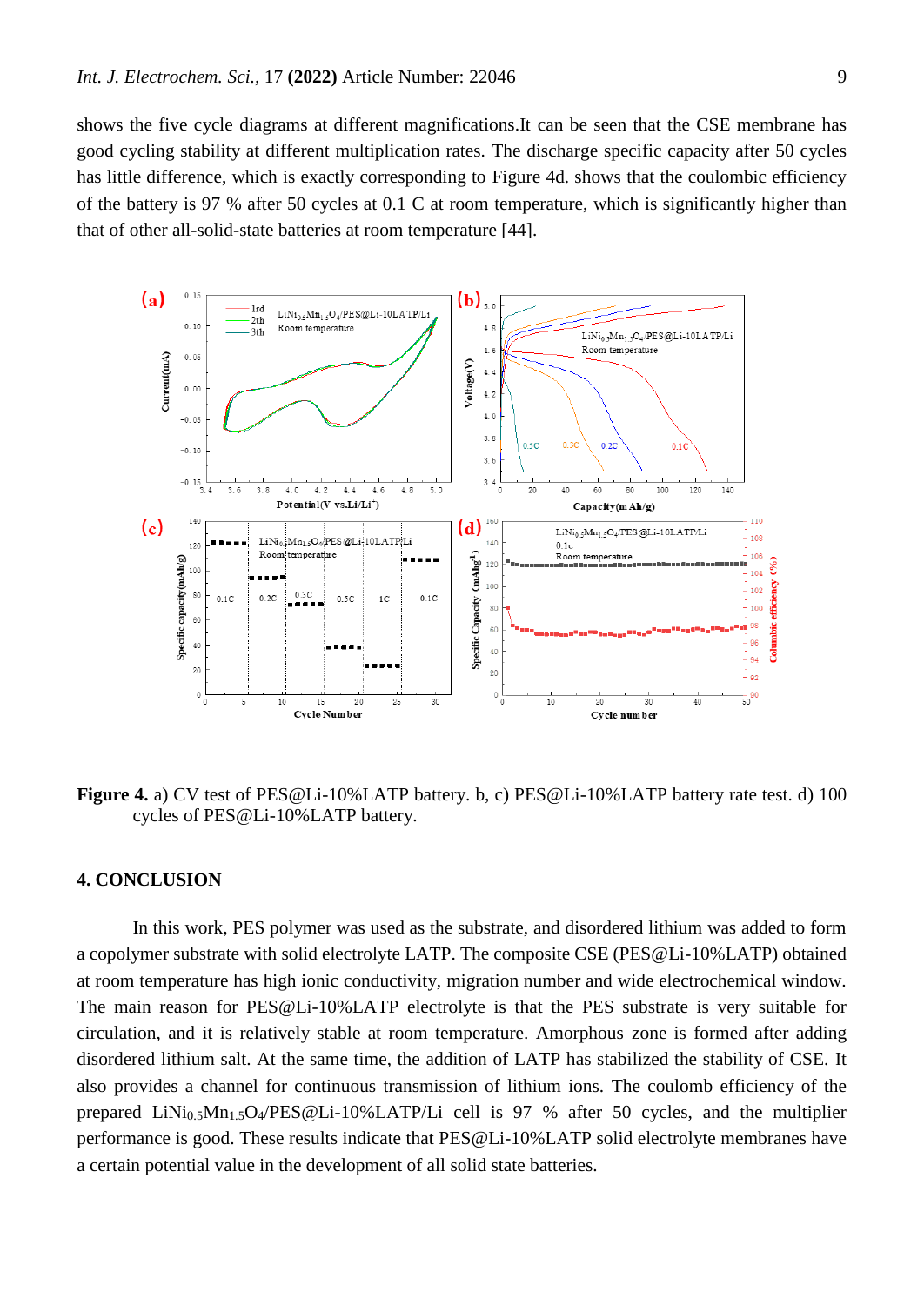## ACKNOWLEDGEMENT

This research was supported by the National Natural Science Foundation of China(No.52161033),Guan gxi Natural Science Foundation (No. 2020GXNSFAA297082), the Fund Project of the GDAS Special Project of Science and Technology Development Guangdong Academy of Sciences Program (No.2020 GDASYL-20200104030); the Innovation Project of Guangxi University of Science and Technology Gr aduate Education (YCSW2021324GKYC202112) Guangxi Innovation Driven Development Project (N o.AA18242036-2); and the Fund Project of the Key Lab of Guangdong for Modern Surface Engineerin g Technology(No. 2018KFKT01).Science and Technology Project of Guangxi China (no. GK AD1924 5149)Science and Technology Project of Liuzhou China (no. 2019DH10601).the National Natural Scie nce Foundation of China (no. 52165055).

## **Reference**

- 1. X.B. Cheng, C.Z. Zhao, Y.X Yao, H. Liu, Q. Zhang, *Chem.,* 5 (2019) 74.
- 2. Z.A. Ghazi, Z.H. Sun, C.G. Sun, F. Li, H.M. Cheng, *Small,* 15 (2019) 1900687.
- 3. L.X. Yuan, L.X. Yuan, K. Yuan, Y. Zhang, Y.Y. Huang, J. Lin, F. Pan, Y.H. Huang, *Joule,* 3 (2019) 2334.
- 4. S. Yi, T. Xu, L. Li, M. Gao, K. Du, H. Zhao, Y. Zhao, *Solid State Ionics,* 355 (2020) 115419.
- 5. H.T. Zhang, H. Wu, L. Wang, X.A. Hong, *J. Power Sources,* 492 (2021) 229661.
- 6. A. Das, M. Goswami, K. Illath, T.G. Ajithkumar, A. Arya, M. Krishnan, *Non-Cryst. Solids,* 558 (2021) 120654.
- 7. L.S. Li, Y.F. Deng, H.H. Duan, Y.X. Qian, G.H. Chen, *J. Energy Chem.,* 65 (2022) 319.
- 8. M.C. Long, T. Wang, P.H. Duan, *J. Energy Chem., 65 (2021).*
- 9. M. Robert, F. Martin, K. Payam, F.R. Dina, G. Olivier, *J. Power Sources,* 489 (2021) 229430.
- 10. Y. Liang, Y. Liu, D. Chen, L. Dong, *Mater. Today Energy,* 20 (2021) 100694.
- 11. H. Nagata, Y. Chikusa, *J. Power Sources,* 263 (2014) 141.
- 12. Y. Hakgyoon, J.S. Han, H.G. Chan, C.J. Sang, J.K. Kim, *Electrochim. Acta,* 365 (2021) 137349.
- 13. W.J. Qu, M.X. Yan, R. Luo, *J. Power Sources,* 484 (2021) 229195.
- 14. S. Mahdiyeh, H. Farzaneh, S. Saeed, *J. Colloid Sci.,* 585 (2021) 750.
- 15. Z.A. Ghazi, Z. Sun, C. Sun, F. Qi, B. An, F. Li, H. Cheng, *Small,* 15 (2019) 1900687.
- 16. Z. Zhang, Y. Huang, H. Gao, C. Li, J.X. Hang, P.B. Liu, *J. Energy Chem.,* 60 (2021) 259.
- 17. S. Duluard, A. Paillassa, P. Lenormand, P.L. Taberna, P. Simon, P. Rozier, F. Ansart, J. Ihlefeld, *J. Am. Ceram. Soc.,* 100 (2017) 1.
- 18. J.N. Liang, S.H. Wang, L. Shuang, L. Jing, *Nano Energy,* 78 (2020) 105107.
- 19. W.D. Jung, M.J. Jeson, S.S. Shin, J.S. Kim, H.G. Jung, *ACS Omega,* 5 (2020) 26015.
- 20. H. Wang, P. Hu, X.T. Liu. Y. Shen, L.X. Yuan, Z. Li, Y.H. Huang, *Advanced science,* 20 (2021) 2100684.
- 21. L.J. Chen, K.M. Song, J. Shi, J.Y. Zhang, L.W. Mi, W.H. Chen, C.T. Liu, C.Y. Shen, *Sci. China Mater.,* 64 (2020) 105.
- 22. Q.L. Wei, R.H. DeBlock, D.M. Butts, C. Choi, B. Dunn, *Environmental Materials,* 3 (2020) 221.
- 23. B.Y. Hao, Z. Yang, Y.L. Le, *J. Alloys Compd., 858* (2021) 157716.
- 24. A.N. Kamay, K.Y. Homma, A.Y. Amakaw, *Nat. Mater.,* 10 (2011) 682.
- 25. Y. Kato, S. Hori, K. Suzuki, M. Hirayama, A. Mitsui, M. Yonemura, H. Lba, R. Kanno, *Nat. Energy,* 1 (2016) 10630.
- 26. H. Muramatsu, A. Hayashi, T. Ohtomo, S. Hama, M. Tatsumisago, *Solid State Ionics,* 182 (2011) 116.
- 27. J.C. Bachman, S Muy, A Grimaud, H.H Chang. *Chemical Reviews,* 116 (2016) 140.
- 28. G. Larraz, A. Orera, M.L. Sanjuán, *Journal of Materials Chemistry A,* 1 (2013) 11419.
- 29. W. Xia, B. Xu, H. Duan, Y. Guo, H. Kang, H. Li, H. Liu, *ACS Appl. Mater. Interfaces,* 8 (2016)